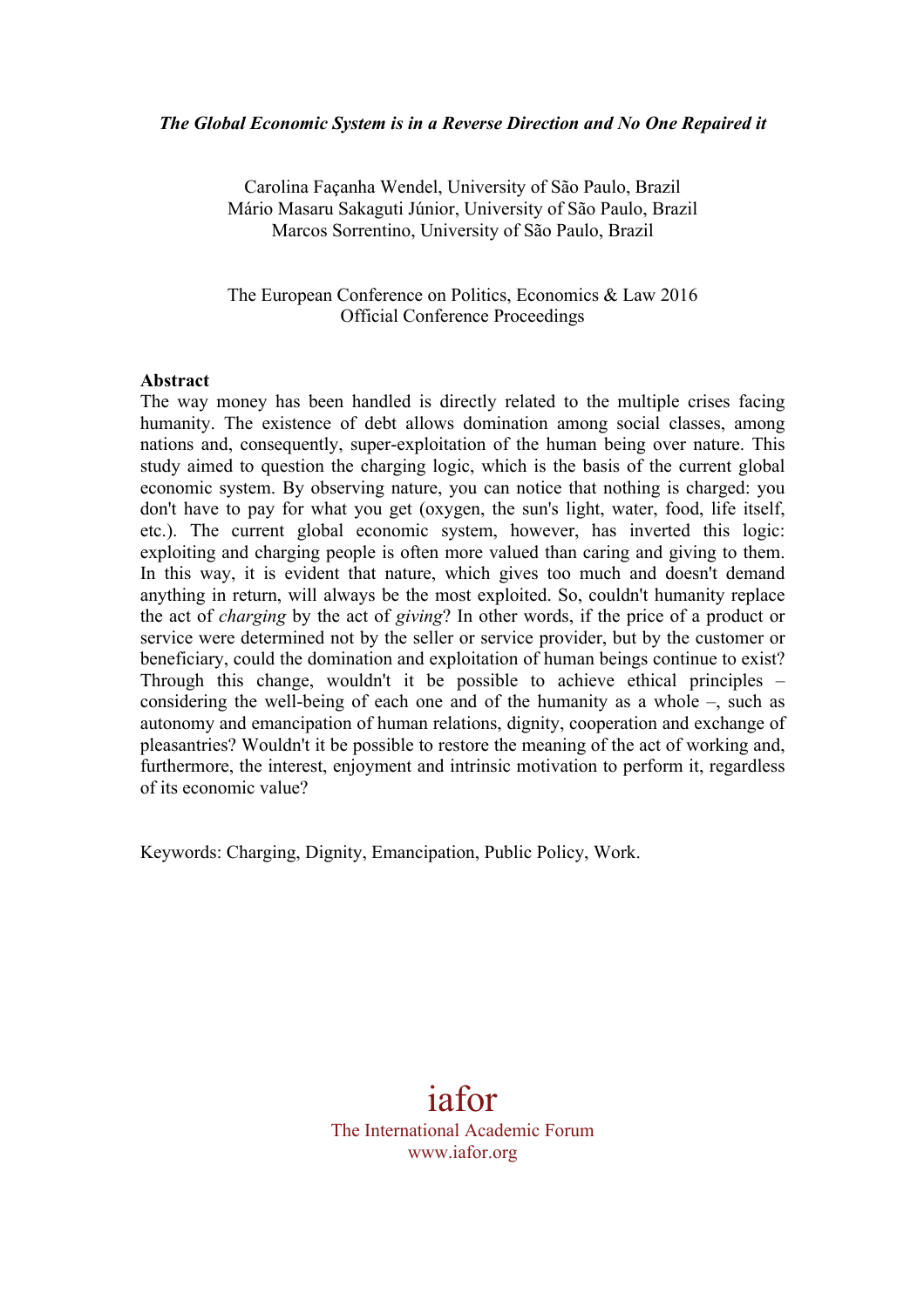## **Introduction**

The major environmental and sociocultural problems resulting from, among other causes, the capitalist economic system, have motivated the arising of many critical theories. This article seeks to promote reflections on the theme, make inquiries and questionings, and mainly address some issues that are not often discussed.

The contradictions of the current global economic system can be seen by the fact that while the world's hundred richest people have more wealth than half of the world's population, one billion people go hungry. According to Credit Suisse, while 0.7% of the population has 41% of all the wealth in the world (in assets), 68.7% of the population is left with 3% only. The Swiss Federal Institute of Technology has showed that 147 groups command 40% of global corporate capital, in which three quarters of it are composed of banks and other financial intermediaries, and not of producers. That is, *the tail wags the dog* (Dowbor, 2014).

It is interesting to notice that, in this situation, amid the financial crisis and growing social inequality, the greater the feeling of insecurity, the more people cling to money. In addition, the greater individualism and dependence on money, more people allow money to exert power over their lives without realizing the close relationship between crises, inequality and how our global economic system works.

[In the U.S.], in nineteen-thirties, prices being depressingly low, the obvious step was to increase the supply of money. Prices would then recover, business and employment would be stimulated. In 1933, this idea was adopted (…) by [president] Roosevelt. The gold content of the dollar was reduced: for the same gold there would be more dollars. It didn't work. (...). As money was created, people frightened as they were in those depression years, simply held on to it (Galbraith, 1977, p. 194).

Irving Fischer (1867-1947), mentioned by Galbraith (1977), discovered what people and even economists have been reluctant to admit: economic problems cannot be solved easily and cheaply just by money. If so, these solutions would have already been done, and all would be, at this time, free of economic depressions or inflation and, in general, prosperous and happy.

What is observed, however, is that the struggle for social justice has been confused with the struggle for equality in a modern colonial cultural pattern. This pattern is considered superior and, therefore, liable to be globalized (Porto-Gonçalves, 2015). The capitalist system tries to produce a positive image of its activities, creating notions of progress and development. It is argued the idea that the main purpose of human life is the unlimited growth of production (Castoriadis, 1987). Behind this ideal that moves contemporary society there is a meaning: economic growth brings progress and progress means happiness. That's the message of western capitalism (Kamp, 2003). The concept that the material conditions are the most important requirement to enable human happiness has made the human effort was deposited on formal work, on parameters such as Gross Domestic Product (GDP) and the generation of wealth obtained from exploitation of nature and of other human beings.

Thus, "instead of *economy being embedded* in social relations, social relations are embedded in the economic system" (Polanyi, 1944, p. 57). That is, modernization has contributed to the destruction of traditional loyalties, the rights and obligations of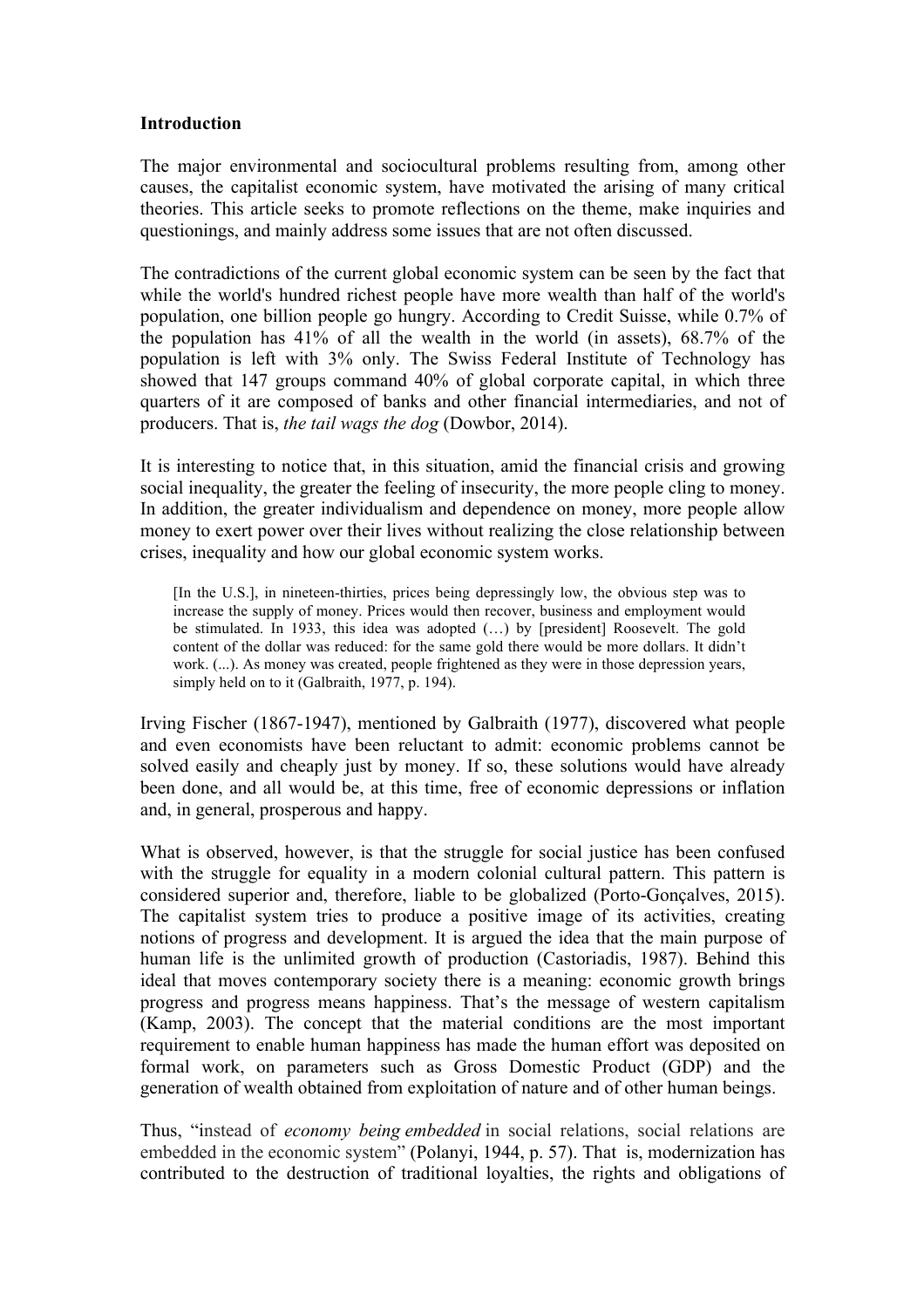customs, the experiences brought from ancestors generations, from tradition, etc., leaving economic rationality as the basis of social life (Bauman, 2000). And whenever economic rationality is not regulated and balanced by principles of reciprocity, redistribution and domesticity (Polanyi, 1944), the distance between those who get rich and those who contribute to society increasingly becomes. In fact, current yields of financial investments of those who have accumulated capital are higher than the annual growth rates of world production. The progressive loss and disaggregation of global governance are based on the breakdown of the *social contract*, on which the coexistence of human societies should be based on (Dowbor, 2014; Piketty, 2014).

Manner  $\&$  Gowdy (2010) suggest that "if we drop the assumption that fitness is equated with the consumption of market goods, pure altruism is no longer fitness reducing, particularly in western societies" (p. 753). However, until that doesn't happen, the development continues to be based on the idea of domination over nature and over other human beings and, therefore, on the construction and continuous improvement of techniques to ensure the existence of political and legal conditions for such domination processes may occur (Porto-Gonçalves, 2015). For example, from the moment land, money and labour are considered goods, there are prices to be paid to get them: rent for the land, interest for money, salary for work, and profit for the sale of merchandise in general. And when labour and land are included in the market mechanism, society and nature are subject to the laws of the market. In this case, the profit becomes the main motivation of people. All transactions are transformed into monetary transactions and all income comes from sales. The disarticulation caused by these factors disrupts human relations and destroys the habitat (Polanyi, 1944).

The objective of this work is: to question the charging logic, which is the basis of the current global economic system. It is suggested that this logic is inverted and it is proposed another way to make it appropriate for sustaining human life on this planet.

# **The charging logic**

 $\overline{a}$ 

In 2009, during a trip to Istanbul (Turkey),  $I^1$  began understanding the logic of trade relations. Knowing one of the largest and oldest covered markets in the world, the Grand Bazaar, which has over 500 years (Köroğlu et al., 2009), I had my aroused attention to two points: I) The prices are not fixed, they are initially very high, but decrease after negotiation between seller and buyer. It creates the need of critical thinking about the value of the goods. It may bring people together because it requires them to negotiate, to dialogue, to consider at least minimally the interests and needs of each other. That is, *it establishes a relationship not between money and goods, mediated by people; but between people, mediated by the exchange of money and goods.* II) The sellers are almost all male. Trade is historically a male activity, which made me think about the historical division of human life into two spheres: the production of goods and services, historically designated for men; and the reproduction of biological life, historically reserved for women.

However, while it was given great value to activities historically assigned to men, such as economics, administration, politics and religion; the activities performed at

<sup>1</sup> Carolina Façanha Wendel, the first author of this paper.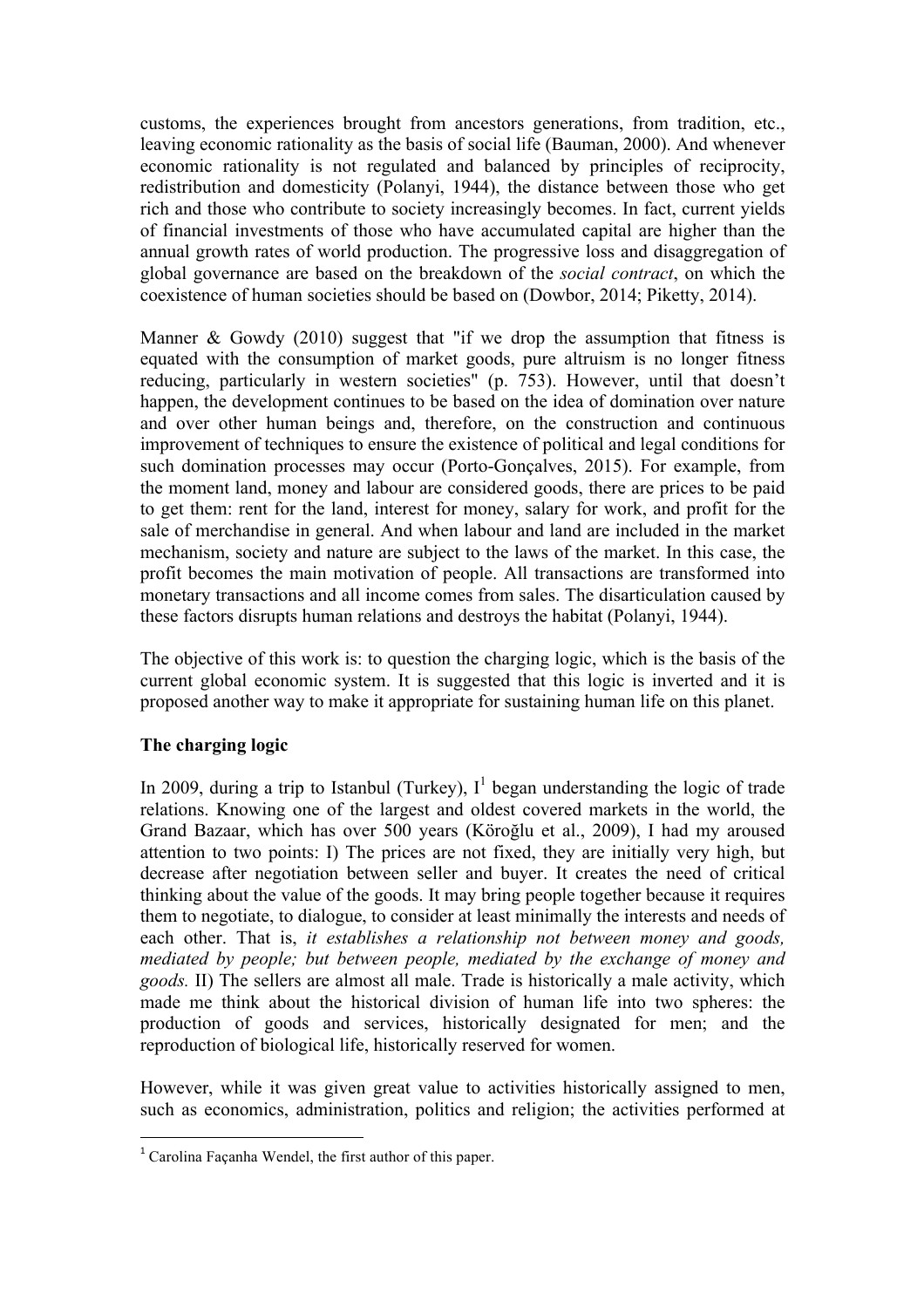home, such as child, elderly and sick care, cooking, educating, cleaning and tidying the house, etc., were not recognized as work and, therefore, were considered valueless (Viezzer, 2013). If the economy were based on the principles of reciprocity, redistribution and domesticity; biological reproduction could be linked to socioeconomic production, not separated from it (Polanyi, 1944). This separation has created an imbalance in which the overvaluation of money and wealth accumulation reproduces a *status quo* that is increasingly establishing itself against life support (Piketty, 2014; Viezzer, 2013).

About life support in this planet, if its bases come from nature, couldn't nature be considered the best professor of economics? By observing nature, it is possible to understand that the belief that an economic system must be based on accumulation of wealth obtained by the charging logic is wrong. Nature never charged for products or services provided to humanity. As well as a mother does not charge for breast milk that she gives to her baby. For nature, the expression *there is no free lunch* does not make sense, because nature gives everything to mankind for free.

But the global economic system, on the other hand, has inverted this logic developed over millions of years by nature. In today's societies, people tend to appreciate more what is charged than what is not. Thus, the ability to determine the value of everything is not well developed, especially when it comes to environmental, collective and systemic issues. Most people does not know about how the global economic system works, neither understands the mechanisms that involve money, despite the unquestionable importance of money in everyone's life, both the object of desire and the structuring of society, heavily interfering in the political, economics and social powers (Dowbor, 2014b). We are programmed to simply accept the predefined price. If there is something being sold at a very low or very high price, we usually think we are lucky or unlucky.

Likewise we do not think about what would be the right price for every product or service we consume, we are not encouraged either to think about what are our highest goals and ideals of life: the media and consumption culture are in charge of this function. Hence, people are at the mercy of market demands. They are so pressed that they don't have time or conditions to think about the logic of the system, and have even less time or conditions to reciprocate those who give them without thinking of returning (such as nature).

It creates a *vicious cycle* that becomes a *snowball rolling down a hill*: People are increasingly charging themselves and each other without actually knowing why they are doing it. The more they charge, the more environmental problems are created, so that, it generates more insecurity and more pressure to maintain their standard of living, and then people start charging more and more. In this sense, it is urgently required the development of a *chain reaction* able to transform this *vicious cycle* into a *virtuous cycle*.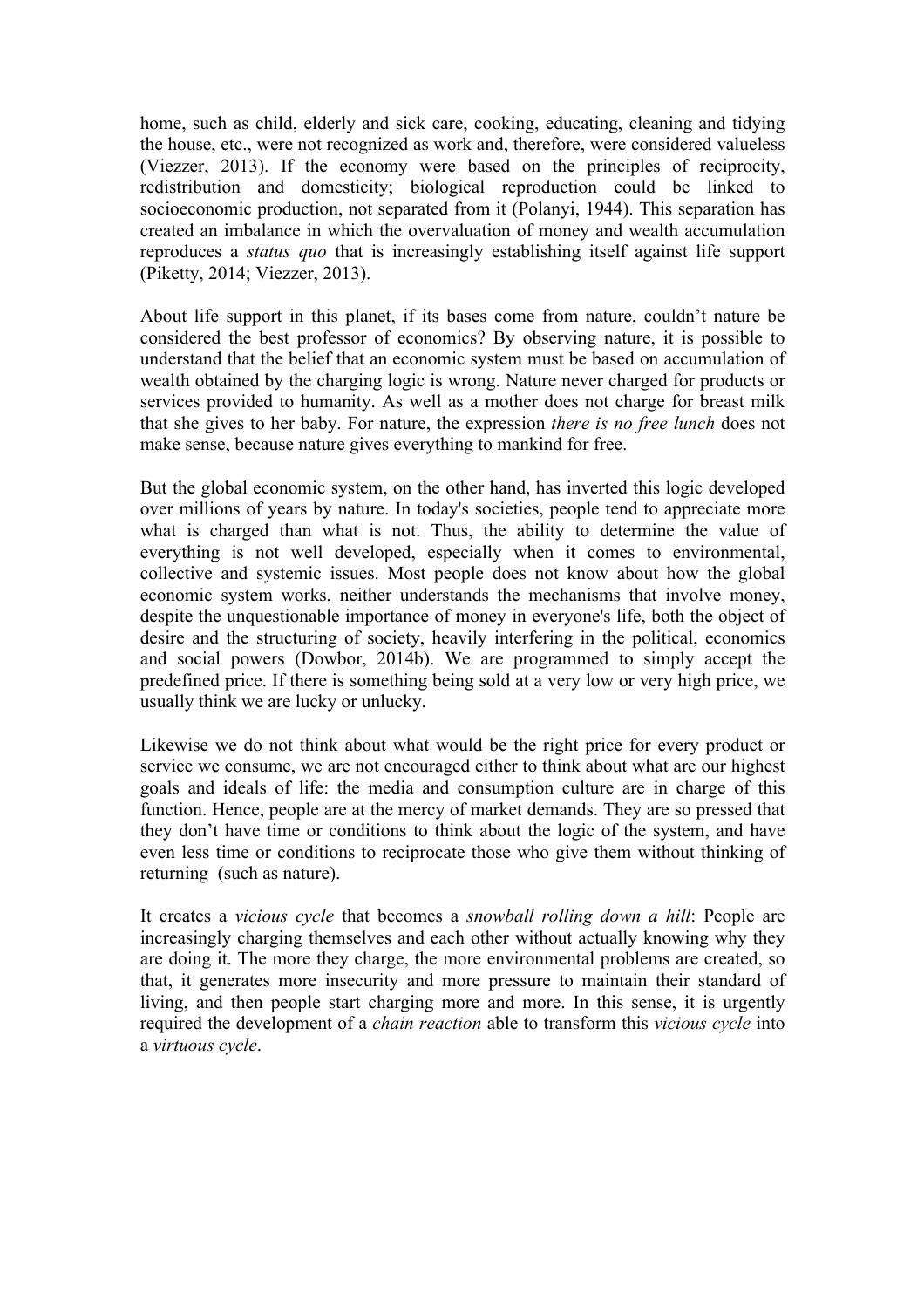## **Inverting to the logic of giving**

To better explain the reversal of the charging logic it will be necessary to recapitulate the experience I lived in the Grand Bazaar in Istanbul. As mentioned earlier, in the Grand Bazaar the seller provides a very high price for their goods and then negotiates it with the client until reaching a price that is reasonable for both sides.

Now, imagine the same situation but done in reverse: imagine that the seller, instead of initially providing a very high price to the products, gives the product for free to the customers (as nature provides to humans: all for free). The buyer, by his turn, can accept the offer and take the product, without giving anything in return (as often we do with nature), or the buyer may reciprocate in some way, which may be in cash or by some other type of exchange (as we do when we want nature to continue to provide its products and services, for example, when we fertilize the soil in hopes of a good harvest).

In this sense, it appropriate to reflect: if the remuneration for any profession were established by customer/beneficiary, not by the professional who holds it, would it not be possible for all people to begin developing their activities considering mainly pleasure and happiness they feel to do so, and the satisfaction of contributing to social welfare, regardless of its economic value? Would it not be possible to appreciate not only of what has a price and an owner, but of all that is priceless, whose value is inestimable? That is, if humanity decides to base its economic system in the offering (and not in the charging), it is possible that, finally, "the human being, and in general every rational being, exists as end in itself, not merely as means to the discretionary use of this or that will" (Kant, [1785] 2002, p. 45).

Thus, by inverting the charging logic, it may be possible to develop a different meaning for poverty and wealth: a meaning more related to the feeling of satisfaction and happiness, and less to how much money and wealth people have. According to Amartya Sen, winner of the Nobel Prize in Economics in 1998, poverty can be seen as the deprivation of opportunities and self-respect. It can be seen as a lack of freedom of people to achieve their own goals and to choose the life they want to lead (SEN, 2012).

In this sense, it is necessary to promote different forms of production, consumption, organization and relationships in human societies New ways to promote not alienation prevalent in today's hegemonic capitalist societies, but dialogue and discussion about all this, enabling the pronouncement of dreams and utopias, critical debate facing the maturity and the coordinated construction of individual and collective projects. In this way, it may be possible to develop a continuous learning aimed not only the material aspects of life, but also the growth of the soul, so that each person will be able to thrive as a human being (SORRENTINO, 2013).

But how to do it?

# **Preliminary suggestions towards this direction**

Konrad Lorenz, who win the Nobel Prize in Medicine in 1972 and is considered the *father of ethology* (the science of animal behavior) mentions, in his studies comparing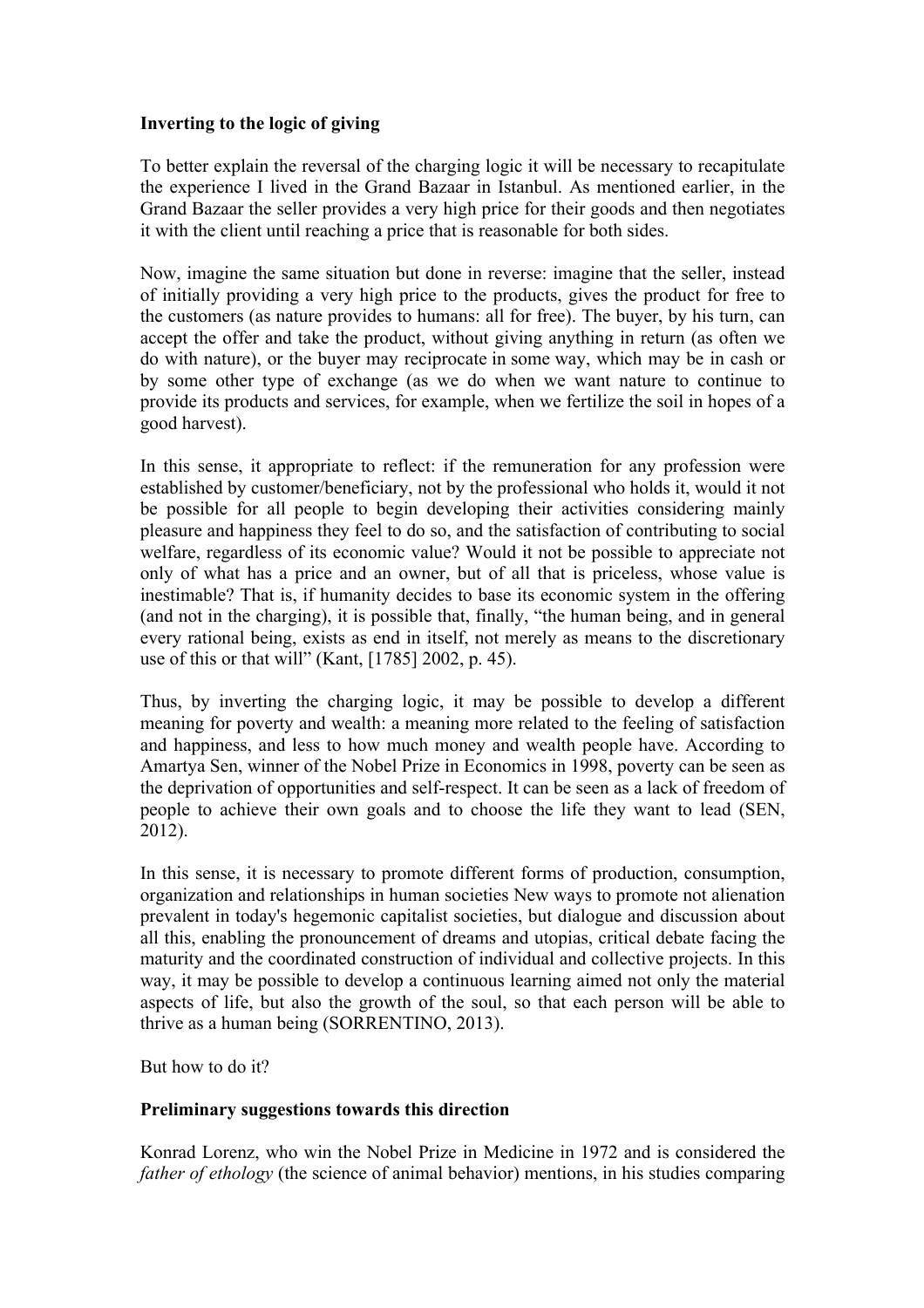humans and other species, that humans are at a disadvantage due their own choices. He says that we are the only ones to use our differential (in relation to other species) against ourselves, not in search of preservation and enhancement. Thus, the verbal and the concrete and abstract reasoning, for example, have contributed for the technological development, but also for the development of feelings of ownership, for widespread competition, for indoctrination, passivity and corruption. Nevertheless, the author states that there is a way out based on human unpredictability, which ensures the possibility of a change of course (Fischmann et al., 1998; Fischmann, 2007).

One must keep in mind that this change of course depends on the people, and "*it may simply not be possible to convince human beings, rationally, to take a long-term view*. People do not focus on the long term because they *have* to, but because they *want* to" (Senge, 1990, p. 210). That is, the engagement and participation of the people in a project requires free will and freedom of choice of each person. In this sense, it proposes to start valuing the truth, as opposed to the habit of using lies as an instrument to gain advantage in the competition (Lorenz, 1986). Senge (1990) also asserts that "we may begin with a disarmingly simple yet profound strategy for dealing with structural conflict: telling the truth" (p. 159).

Telling the truth is part of social rules. Reciprocity standards, for instance, rely on reputation and trust. The people's reputation increases when they are able to keep promises and, consequently, contributes to the realization of costly actions in the short term, but with long-term benefits (Ostrom, 1998). Sincere communication is, therefore, an essential factor for the success of collective action. It contributes to provide cooperation: enables the exchange of experiences and successful strategies, facilitates the introduction of changes in the collective agreements, increases trust among group members and, hence, expectations about their behavior; creates and reinforces standards and values, and contributes to the development of a group identity (Cunha, 2004). People with high reputation of reciprocity tend to associate with each other, and avoid those who are not worthy (Ostrom, 1998).

Another factor that supports collective action is the capacity to implement innovations. Empirical experience shows that systems based on the diversity of rules designed and strengthened by members of the community, and on the implementation of these rules throughout a continuous process of trial and error in order to modify the structures that cause social conflicts, have been considered satisfactory by the communities involved (Ostrom, 1998).

These factors, however, are not well studied because "almost *all* economic models assume that all people are *exclusively* pursuing their material self-interest and do not care about 'social' goals per se" (Fehr and Schmidt, 1999, p. 817). The models explain why there are people who act only for the sake of individual benefits and short-term, such as free-riders<sup>2</sup>, causing the "tragedy of the commons" described by Garret Hardin in 1968 (Mankiw, 2014), but are not capable of explaining the reasons why other groups have been successful in the collective management of natural

<sup>&</sup>lt;sup>2</sup> *Free-riders* are individuals that receive public goods benefits but do not pay the cost of the collective action necessary for obtaining them (Cunha, 2004).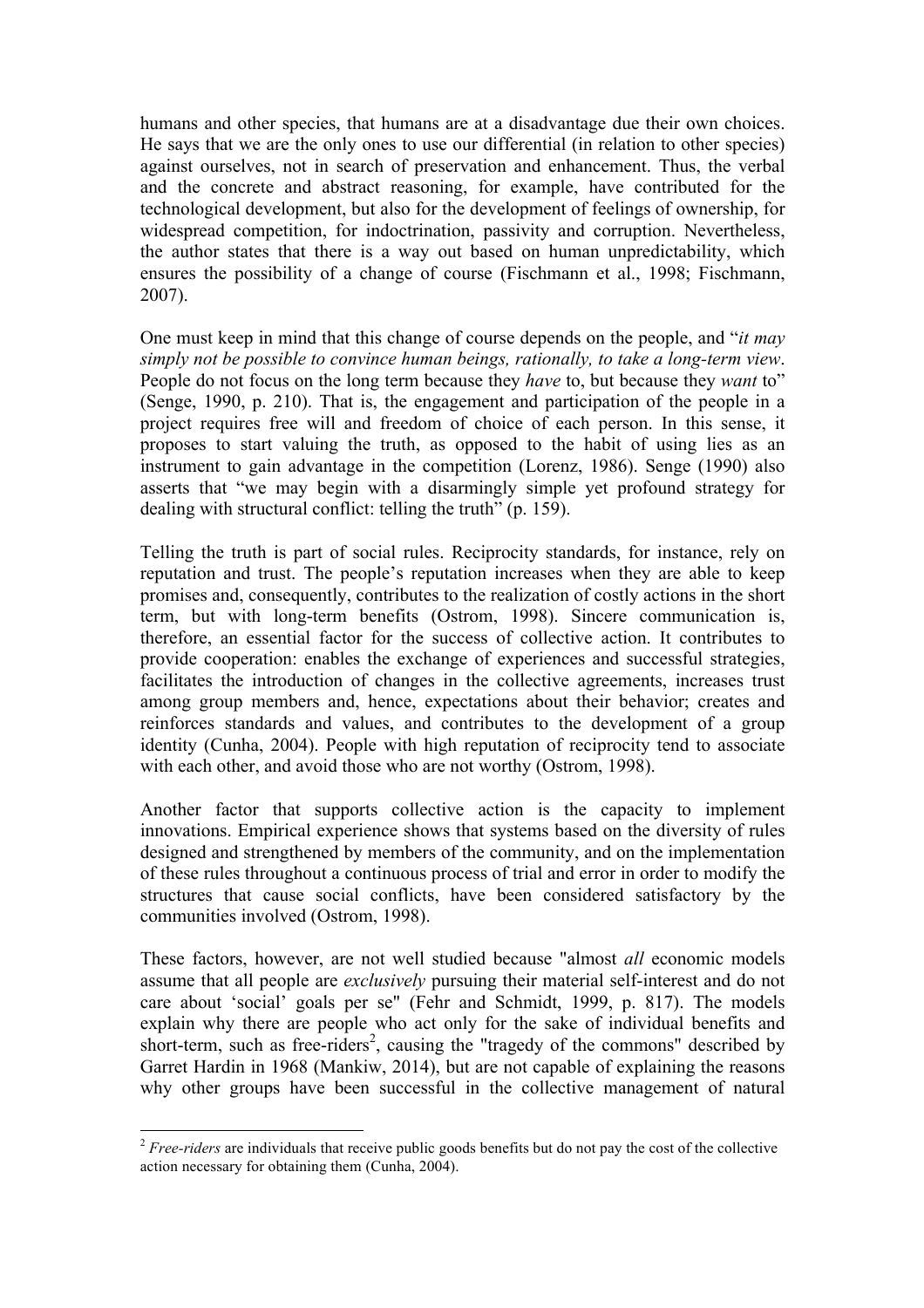resources, ensuring the sustainable and equitable use in the long term on a local scale and without the intervention of an external authority, ie, without rewards or imposed sanctions in order to maintain cooperation (Berkes et al 1989; Cunha, 2004).

Some scriptural passages considered by different people can contribute to the explanation of the success of these communities because they bring orientations to ensure collective benefits in the long term. Lao Tzu  $(2001, p. 172<sup>3</sup>)$ , for example, in chapter 46 of the *Tao Te King*, mentions: "There is no greater crime than greed. Who is content with the necessary will always have enough". Buddha (Kyokai, 1996, p. 169-170<sup>3</sup>) in *The Doctrine of Buddha*, mentions that "the practice of charity away from selfishness", and "true charity is one that arises spontaneously from a pure and compassionate heart without any thought of reward and want to clarify more and more". Jesus Christ (Biblia Sagrada,  $2005^3$ ) mentions in chapter 22, verse 34 of the *Bible* that "you shall love your neighbour as yourself", and in chapter 6, verse 19-2, that "you should not lay up treasures on earth, where moth and rust consume and where thieves break through and steal; but lay up for yourselves treasures in heaven, where neither moth nor rust doth corrupt, and where thieves do not break through nor steal. For where your treasure is, there will be your heart". In The *Analects*, Confucius (2016) mentions that "the noble man cares about virtue; the inferior man cares about material things. The noble man seeks discipline; the inferior man seeks favors" (chapter 4:11), that "if you do everything with a concern for your own advantage, you will be resented by many people" (chapter 4:12), and that "the noble man is aware of fairness, the inferior man is aware of advantage" (chapter 4:16).

Confucius said that, based on self-reflection, control of selfish desires and developing virtues (kindness, respect, honesty, justice, wisdom, righteousness, trustworthiness, loyalty, compassion, etc.), one can improve oneself individually. From that individual improvement it would be possible to harmonize the basic social relations (couple, parents and children, siblings, friends, and rulers and people). And from the harmonization of social relations, it is possible to pacify the country and the world (Cheng et al, 1985, 1986).

That is, if everyone had a place to contribute and from which to survive, if all people could take care of themselves and the community (especially children, the elderly and mothers raising their children by themselves), there would be so many crimes? (Cheng et al., 1985; 1986). Contradictions between the individual and the collective could be resolved if the culture that has historically valued more to dominate, exploit and charge each other were replaced by a culture that valued the care and offer it to each other. If humanity replaces the act of charging for the act of offering, couldn't the "tragedy of the commons" be transformed into the "harmony of the commons"?

For this, it is first necessary to create a new rationality, which is able to regulate access and use of common resources so that the dilemmas of collective action can be overcome (Cunha, 2004). However, with a linear mindset, unable to see the processes in a systemic way, people tend to blame someone other than themselves, or blame the system for the problems they face. They understand they must only *react* to changes, and not *create* changes. It is true that there are people who have greater ability to

<sup>&</sup>lt;sup>3</sup> Translated by Alvaro Castellani Neto.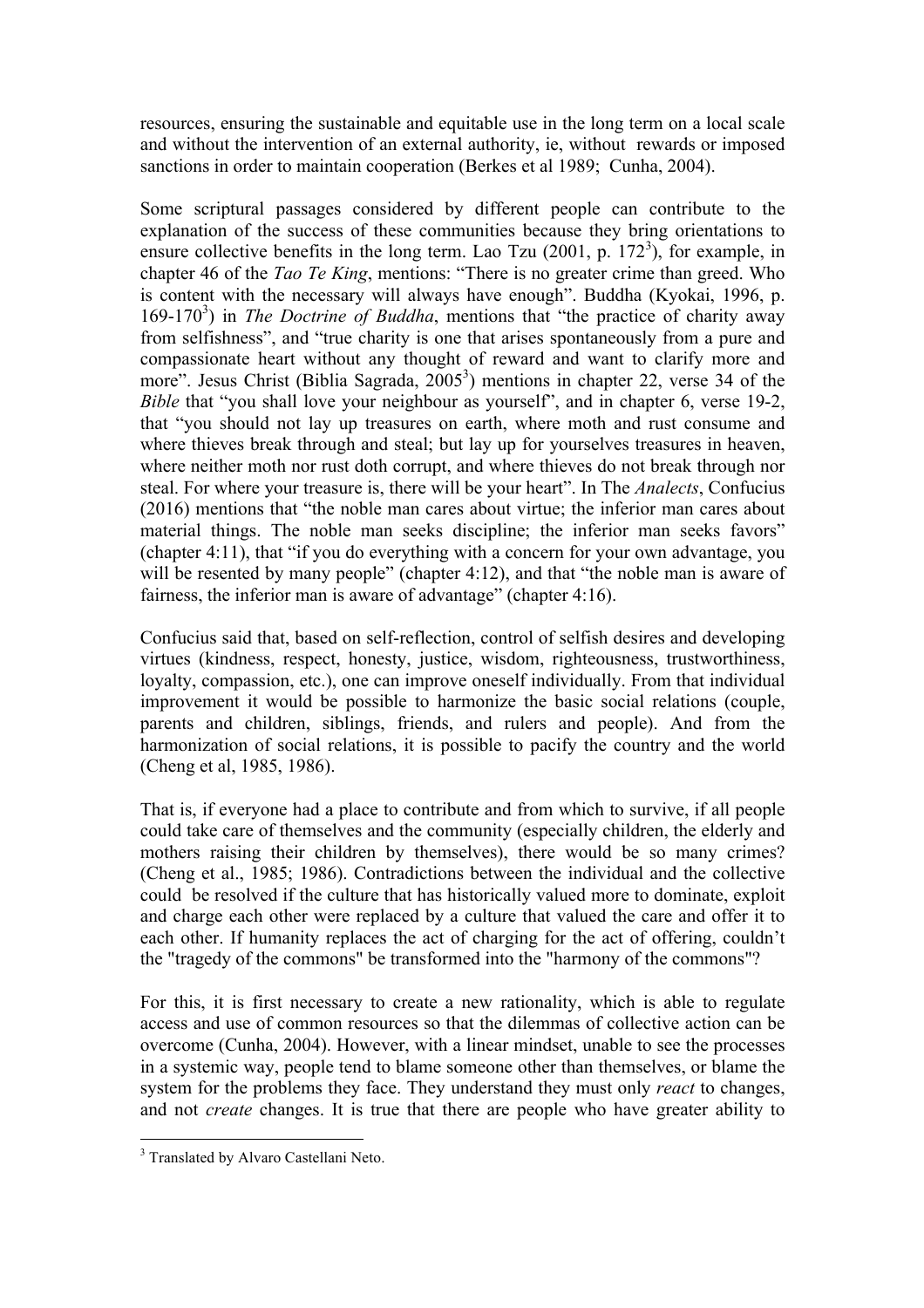create changes than others, but when all the people start understanding, (in a systemic way) the forces that create the current reality (such as politics) and their points of leverage (such as money), there comes a new perspective field for development goals (Senge, 1990).

In this sense, it is essential that current and future generations understand the bases of the global economic system, as well as how it was developed throughout history until reach the present times (Huberman, 1961; Carmack & Still, 1996; Martin, 2014). It is also necessary that all become aware of the *consequences* of the logic on which this economic system is based (Table 1). Thus, armed with this powerful knowledge, communities will be able to propose and implement changes in this system, *so that citizens start to have dominion over the money, instead of being dominated by it.*

**Table 1:** Comparison between an economic system based on the charging logic and an economic system based on the logic of giving.

| Economic system based on charging                                                                                                                                                                                                                                                                               | Economic system based on logic of                                                                                                                                                                                                                                                                                                                                                              |
|-----------------------------------------------------------------------------------------------------------------------------------------------------------------------------------------------------------------------------------------------------------------------------------------------------------------|------------------------------------------------------------------------------------------------------------------------------------------------------------------------------------------------------------------------------------------------------------------------------------------------------------------------------------------------------------------------------------------------|
| logic                                                                                                                                                                                                                                                                                                           | giving                                                                                                                                                                                                                                                                                                                                                                                         |
| The sellers inform the price (sellers<br>demand a payment). Stimulation for<br>consumption is needed.                                                                                                                                                                                                           | The consumers inform<br>the<br>price<br>(consumers pay if and as they want, and<br>how much they want). Education for<br>citizenship is needed.                                                                                                                                                                                                                                                |
| manipulates, vitiates, generates<br>It<br>insecurity, causes chronic diseases and<br>allows people to die of hunger.<br>It creates unnecessary demands, a sense<br>of lack and scarcity, perceived<br>obsolescence, planned obsolescence.<br>It overestimates money and devalues life.<br>"Profit over people". | It emancipates, liberates people (both<br>physically and mentally), and provides<br>autonomy and security to people.<br>Demands are created based on actual<br>needs of the people, considering<br>individual and collective scale.<br>Life, dignity, solidarity, creativity, social<br>welfare and tolerance are more valued<br>than money and material possessions.<br>"People over profit". |
| It generates individualism, selfishness<br>self-centeredness and fear of the others<br>(fear of being robbed, deceived,<br>manipulated, exploited, etc.).<br>It engenders unemployment, lies, omits<br>powerful knowledge and patents the<br>quality of life.                                                   | It brings people together, creates dialogue<br>and exchange of pleasantries, values<br>works that can improve the quality of life<br>for all citizens.<br>It generates honesty (values the search for<br>truth), cooperation, altruism, empathy,<br>gratitude, and disseminates powerful<br>knowledge.                                                                                         |
| It creates environmental damages.<br>establishes cold and competitive<br>It<br>relationships. "Commercial relations".<br>Subject-object relationships.                                                                                                                                                          | It protects the environment.<br>It establishes communal,<br>cooperative,<br>affectionate<br>and<br>close<br>warm,<br>relationships. "Solidary relations".<br>Subject-subject relationships.                                                                                                                                                                                                    |

First of all, it is necessary to develop an education for citizenship. The school curricula, for example, could manage the teaching content based not on the traditional duties imposition (Sacristán, 2008), but on the dignity (Senge, 2012), on the virtues (Cheng et al., 1985; 1986), on the dialogue (Freire, 2011), on the orientation of the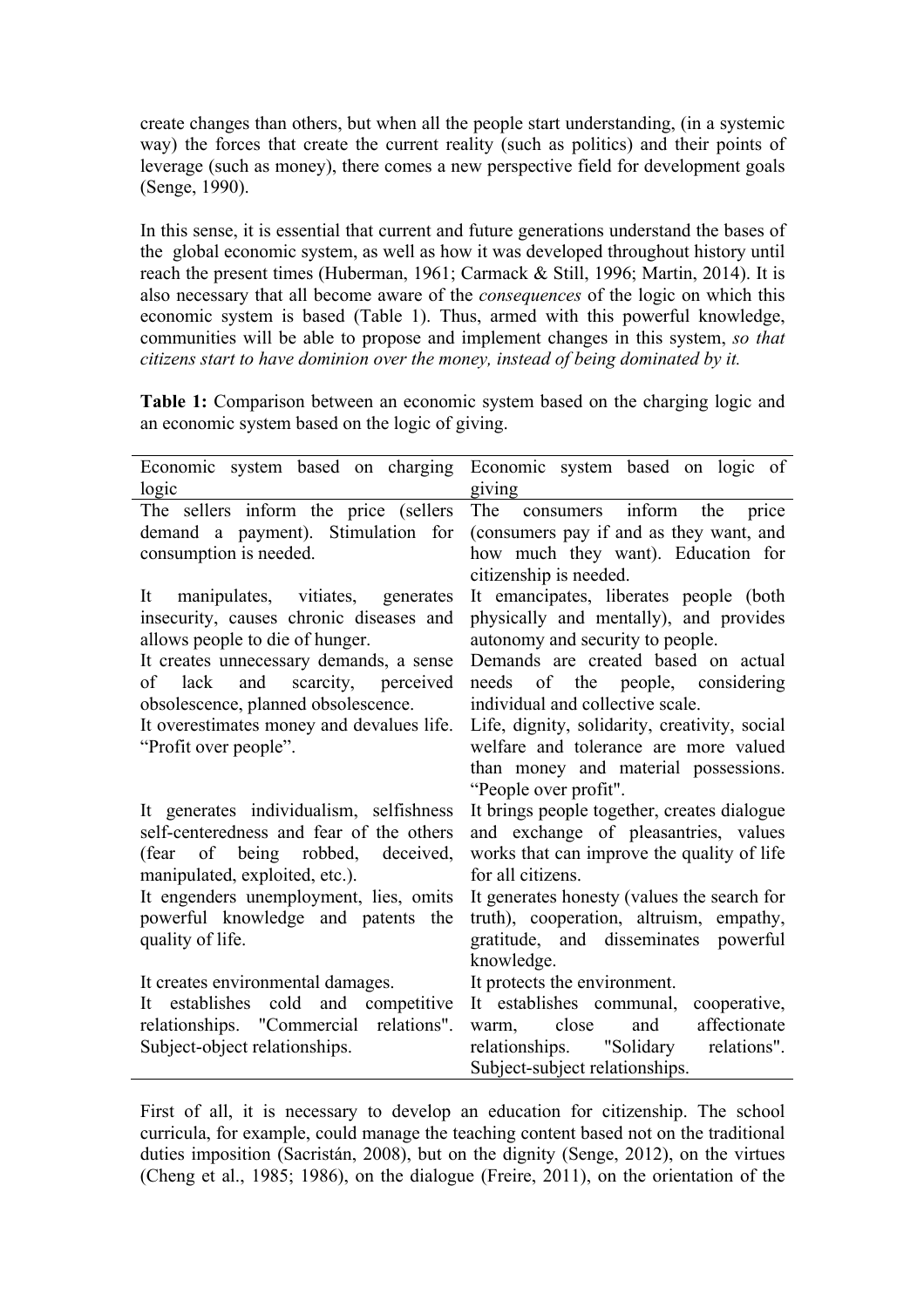autonomy and of the emancipation of each one, by a way that they can synergistically interact, ie, by a way in which the liberty of some people do not effect negatively the liberty of others. General media (involving the plots of the series, novels, films and documentaries, newspapers, magazines, radio programs, internet, etc.), in turn, could cooperate to maintain the economy working towards the human emancipation and the sustaining of life on Earth, and not towards the alienation and ecologically irresponsible consumerism. Thus, it would be possible to encourage people to devote their lives to serve themselves and to improve the welfare of their community, and not to serve the money. According to Montesquieu [1748] (2005), popular democracy will only become viable if people are educated to frugality.

For that, it is necessary to create public policies that provide conditions for the market, science and technology can properly value the work aimed at solving social and ecological challenges, such as hunger, disease, human conflicts (intra and interpersonal) and pollution. Examples of such works are: production of organic foods, clean and renewable energy, cars powered by electric and/or solar energy, efficient public transport means; therapeutic techniques to reduce stress and maintain physical, mental, emotional and energetic health, such as psychotherapy, acupuncture, chiropractic, bioenergetic synchronization technique (Hawk, et al., 2006), grounding/ earthing (Chevalier et al. 2012; Oschman et al, 2015), informational quantum homeostasis (Ceccato Filho, 2015), breathing, meditative and physical exercises; change of eating habits, so that food ensures health and not disease; development of technologies for production of nutritious, tasty and healthy plant foods, which obviate the need for the sacrifice of animals for human consumption; cleaning-up of rivers, lakes, seas and oceans; construction of urban gardens, planting fruit trees in public spaces, construction of recycling and composting plants; development of media and school curricula based on powerful knowledge capable of generating empowerment, self-awareness, autonomy, personal development, compassion, social and environmental responsibility, commitment to truth, commitment with yourself and with others, self-respect and respect for differences; considering that *there is no person, culture or nation that might be considered perfect or evolved: we are all learners in a constant process of evolution.*

In short, it is necessary that public policies are developed to promote that the time and energy of human beings can be used to carry out activities that generate happiness, satisfaction and improving the quality of human life on this planet, in the short, medium and long term; regardless of income or financial return of the activity performed.

## **Conclusions**

The charging logic, which has been one of the basis of the current global economic system, has led mankind to a path contrary to sustaining life on Earth. In this context, it is proposed to replace the act of *charging* for the act of *offering*. Thus, it is supposed that the nature and all that is priceless, but whose value is immeasurable (such as life itself, health, water, etc.) can naturally be valorized. It was assumed that, in this manner, global governance can develop a *social contract* capable of providing welfare for everyone, in a just and concrete way. A way not based on alienation but, certainly, on dissemination of powerful knowledge, commitment to truth, in the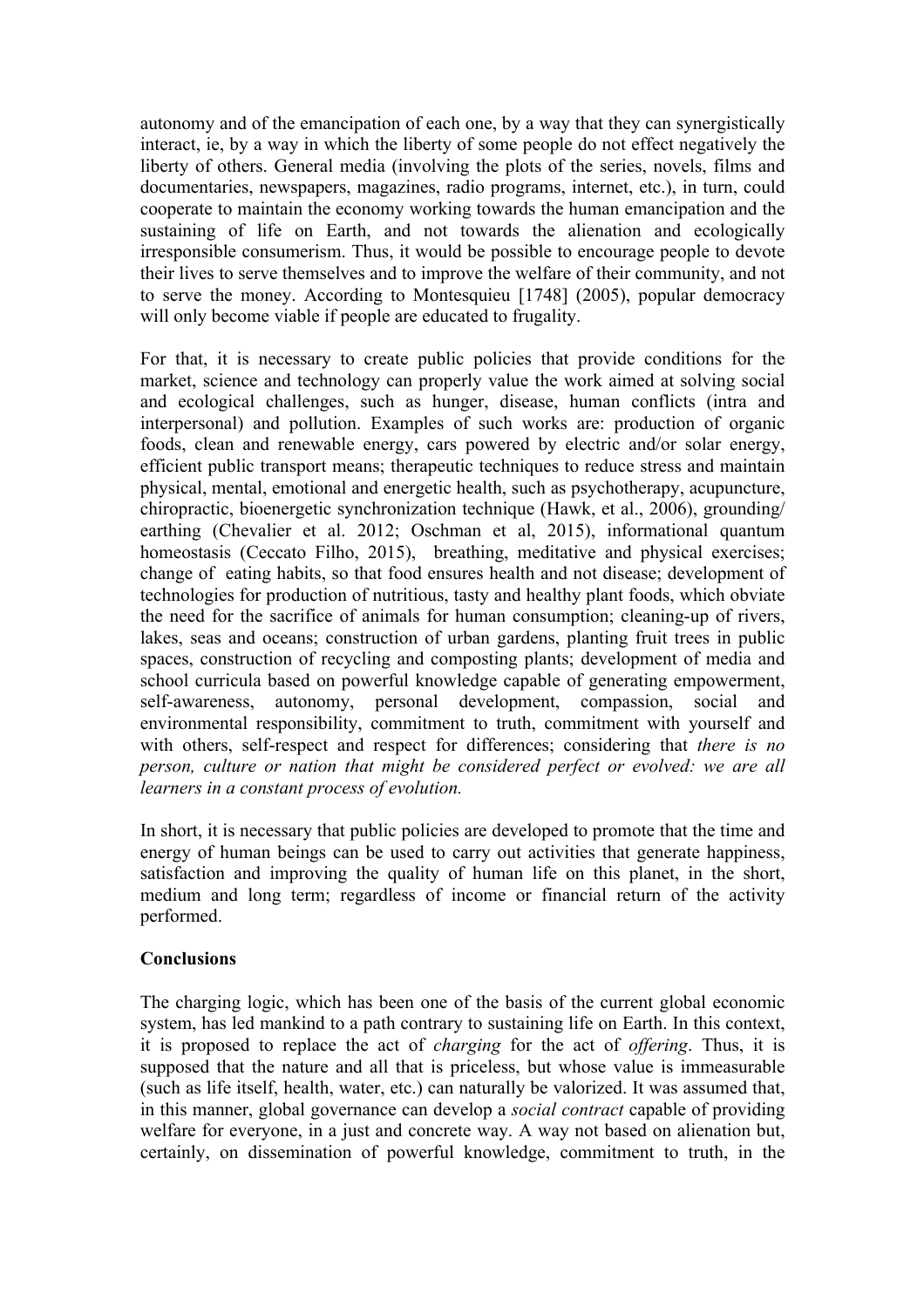development of dignity, empowerment and autonomy of every human being, every culture and every nation.

The alienation prevalent in hegemonic capitalist societies creates feelings of fear, mistrust and insecurity. However, if we begin to observe one another, we could see that each one of us is all the time pursuing pleasure and happiness, and avoiding suffering. It is imperative, therefore, that knowledge and appreciation of the virtues (honesty, fairness, respect, loveliness, wisdom, etc.) are part of the daily lives of people, so that what is considered good for everyone individually can also be good for all.

There are several concrete and objective paths that can provide transition processes to fairer, healthier, happier and more sustainable societies. There is not a recipe. There is not an only way to achieve it. The objective of public policies is to stimulate communities to find their own ways.

Based on the arguments in this work, it is worth mentioning a Confucius' thought: "Lead through policies, discipline through punishments, and the people may be restrained but without a sense of shame. Lead through virtue, discipline through the rites [good manners], and there will be a sense of shame and conscientious improvements" (Confucius, 2016, chapter 2:3). Linking it with the thought of the banker Mayer Amschel Rothschild: "Permit me to issue and control the money of a nation, and I care not who makes its laws" (Tiessen, 2014, p. 56), it is possible to conclude with the following assumption: *let people increase their level of virtue, and they care not who issues and controls the money*.

Reversing the charging logic may seem naive or even impractical in today's world. However, it is precisely the provocation of the unthinkable that we want to encourage. If we never think of the possibilities, we shall never seek solutions in this regard. Education of virtues is essential because it allows the human being to become more altruistic. It may be obtained by teachings of many of the great sages of humanity. If everyone (from the individual who makes purchases in the local grocery shop to public policy planners and implementers) possess high character and integrity, consequently the economy will become altruistic and virtuous. The reflections of this article are a little contribution towards an ecological, fair, equitable and ethical economic system.

# **Acknowledgements**

CNPq (National Research Council of Brazil) is acknowledged for financial support.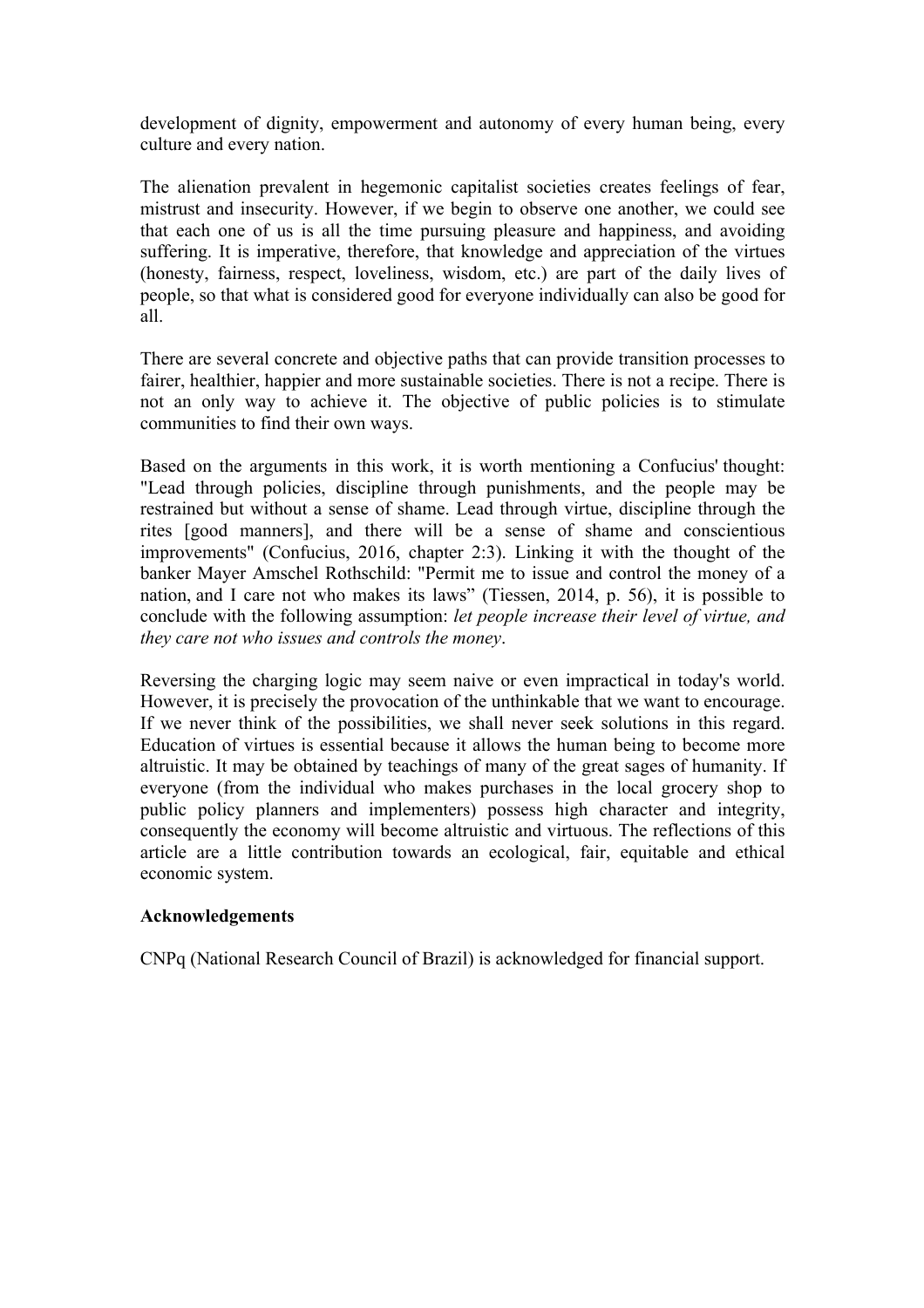## **References**

Bauman, Z. (2000). *Liquid modernity*. Cambridge: Polity Press.

Berkes, F., Feeny, D., McCay, B. J., & Acheson, J. M. (1989). The benefits of the commons. *Nature*, *340* (6229), 91-93.

Bíblia Sagrada. (2005). *A Bíblia Sagrada: edição de promessas*. Translated by J.F. de Almeida. São Paulo: Sociedade Bíblia do Brasil.

Kyokai, B. D. (1996). *A doutrina de Buda*. São Paulo: Fundação Educacional e Cultural Yehan Numata.

Carmack, P., & Still, B. (1998). *The Money Masters: How International Bankers Gained Control of America.* Video script. Royalty Production Company.

Castoriadis, C. (1987). *As encruzilhadas do labirinto*. Rio de janeiro: Paz e Terra.

Ceccato Filho, S.R. (2015). Ageing with emotional, mental and physical health through Informational Quantum Homeostasis. *Revista Kairós Gerontologia*, *18* (No. Especial 19, Temático: "Abordagem Multidisciplinar do Cuidado e Velhice"), 115- 128.

Chambliss, W. (2004). On the symbiosis between criminal law and criminal behavior. *Criminology*, *42*(2), 241-252

Cheng, M.T.P.; Ho, L.L.; Leow, H.K.; Lim, H.B.B.; Sim, S.H.; Tan, T.W. (1985) *Confucian ethics: text book secondary three*. Singapore: Curriculum Development of Singapore.

Cheng, M.T.P.; Ho, L.L.; Leow, H.K.; Lim, H.B.B.; Sim, S.H.; Tan, T.W. (1986). *Confucian ethics: textbook secondary four*. Singapore: Curriculum Development of Singapore.

Confucius. (2016). *The Analects of Confucius.* [Translated by A. Charles Muller]. Available in: <http://www.acmuller.net/con-dao/analects.html> Accessed in: 20/07/2016.

Confucius. (1986) *Lun Yü (Edição quadrilíngue).* Hong Kong: Confucius Publishing Co Ltd.

Cunha, L. D. (2004). From "the tragedy of the commons" to political ecology: analytical perspectives to community – based resource management. *Revista Raízes, 23* (01), 10-26.

Chevalier, G., Sinatra, S. T., Oschman, J. L., Sokal, K., & Sokal, P. (2012). Earthing: health implications of reconnecting the human body to the earth's surface electrons. *Journal of environmental and public health*, 2012.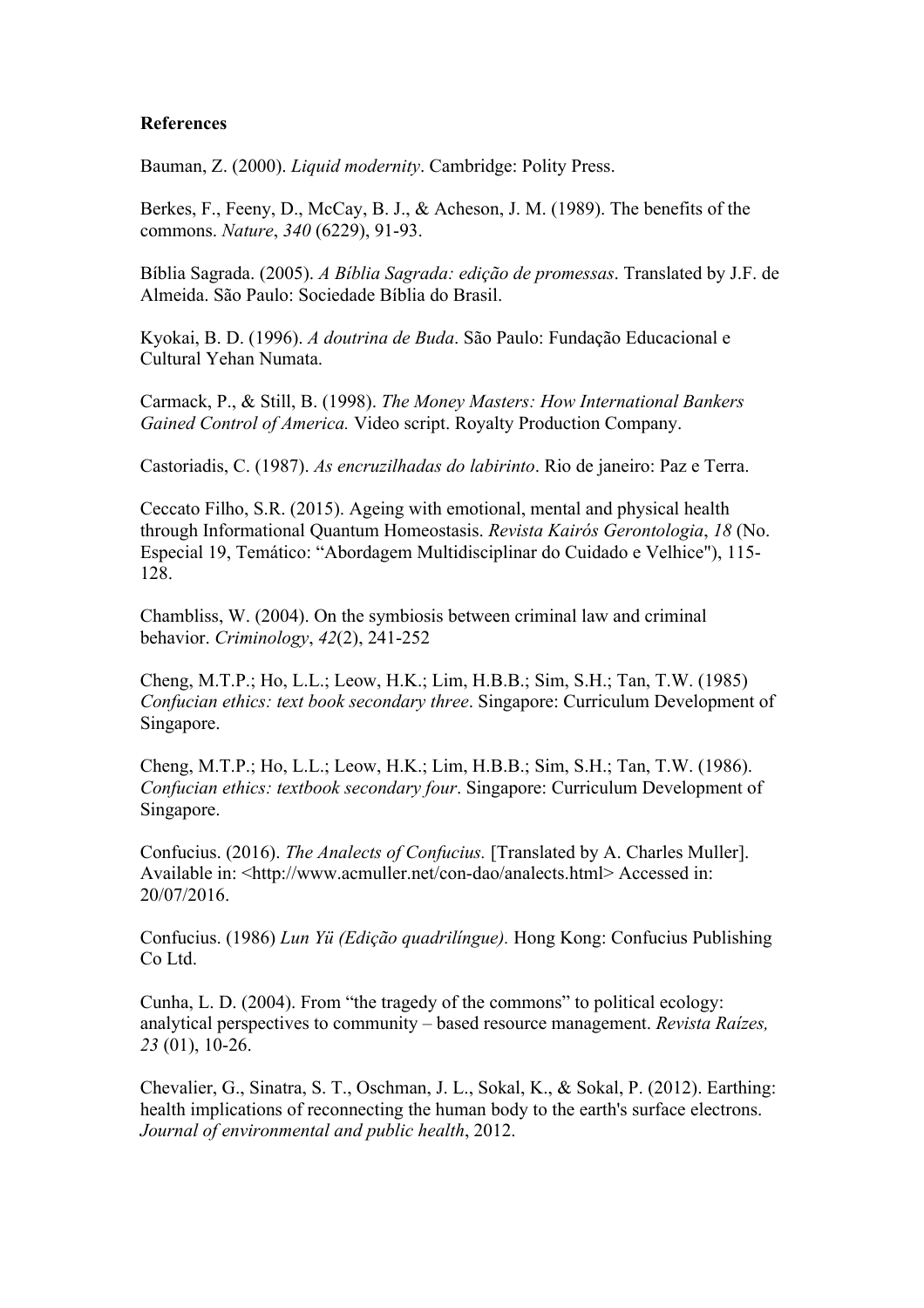Dowbor, L. (2014). Entender a desigualdade: reflexões sobre O Capital no Século XXI. In: BAVA, S.C. (organizador). *Thomas Piketty e o segredo dos ricos*. (pp. 8-18). São Paulo: Veneta, Le Monde Diplomatique Brasil.

Dowbor, L. (2014b). *Os estranhos caminhos do nosso dinheiro*. São Paulo: Editora Fundação Perseu Abramo.

Fehr, E., & Schmidt, K. M. (1999). A theory of fairness, competition, and cooperation. *Quarterly journal of Economics, 114*(3), 817-868.

Freire, P. (2011). *Pedagogia do oprimido*. 50ª Ed. Rio de Janeiro: Paz e Terra.

Fischmann, R., Pinheiro, P. S., & Guimarães, S. P. (1998). Estratégias de superação da discriminação étnica e religiosa no Brasil. *Direitos humanos no Século XXI*, 959- 985.

Fischmann, R. (2007). Injustice, moral autonomy and school organization: exploratory analysis of their relations. *Paidéia*, *17*(38), 321-330.

Galbraith, J. K. (1977). *The age of uncertainty*. Boston: Houghton Mifflin Co.

Hardin, G. (1968) The tragedy of the commons. *Science, 162*(3859), 1243–1248.

Hawk, C., Rupert, R. L., Colonvega, M., Boyd, J., & Hall, S. (2006). Comparison of bioenergetic synchronization technique and customary chiropractic care for older adults with chronic musculoskeletal pain. *Journal of manipulative and physiological therapeutics*, *29*(7), 540-549.

Huberman, L. (1961). *Man's Worldly Goods. The Story of the Wealth of Nations.* New York: Monthly Review Press.

Kamp, J. (2004). Crescimento? Que crescimento? *Pedagogia Social*, 19.

Kant, I. [1785] (2002) *Groundwork of the metaphysics of morals*. Edited and translated by Allen W. Wood. New York: Yale University Press New Haven and London.

Köroğlu, B.A.; Özelçđ Eceral, T.; Uğurlar, A. (2009). The Story of a Jewelry Cluster in Istanbul Metropolitan Area: Grand Bazaar (Kapalıçarşı). *G.U. Journal of Science 22*(4), 383-394.

Lao-Tzu. (2001) *Tao Te King*. Translated by I. Storniolo. São Paulo: Paulus.

Lorenz, K. (1986). *A demolição do homem - crítica à falsa ideologia do progresso*. Translated by H. Wertig. São Paulo: Brasiliense.

Mankiw, N. G. (2014). *Introdução à economia*. São Paulo: Cengage Learning.

Manner, M., & Gowdy, J. (2010). The evolution of social and moral behavior: Evolutionary insights for public policy. *Ecological Economics*, *69*(4), 753-761.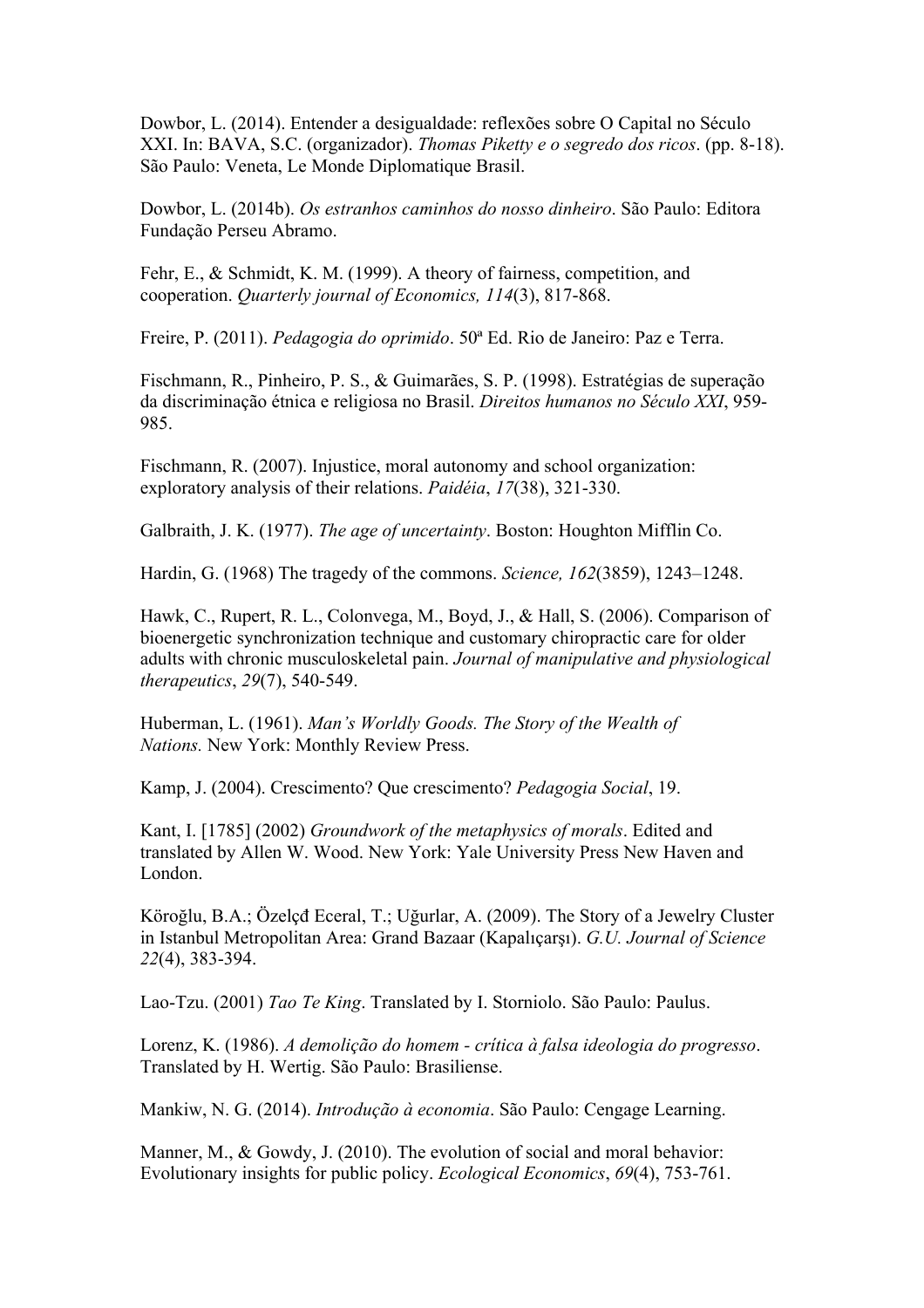Martin, F. (2014). *Money: the unauthorised biography - from coinage to cryptocurrencies*. London: Random House.

Montesquieu, C. de S. [1748] (1989) *The Spirit of the Laws*. New York: Cambridge University Press.

Oschman, J.L.; Chevalier, G.; Brown, R. (2015) The effects of grounding (earthing) on inflammation, the immune response, wound healing, and prevention and treatment of chronic inflammatory and autoimmune diseases. *Journal of Inflammation Research, 8*, 83–96.

Ostrom, E. (1998). A behavioral approach to the rational choice theory of collective action: Presidential address, American Political Science Association, 1997. *American political science review*, *92*(01), 1-22.

Piketty, T. (2014). *O Capital no Século XXI.* Translated by Monica Baumgarten de Bolle. Rio de Janeiro: Intrínseca.

Polanyi, K. (1944). *The Great Transformation. The political and economic origins of our time.* Boston: Beacon Press.

Porto-Gonçalves, C. W. (2015). *A Globalização da Natureza e a Natureza da Globalização*. 6<sup>th</sup> Ed. Rio de Janeiro: Civilização Brasileira.

Sacristán, J.G. (2008). *O currículo: uma reflexão sobre a prática.* Translated by Ernani F. da Costa, 3ª ed., Porto Alegre: Artmed.

Sem, A. (2012). *Justiça, esperança e pobreza*. Video script. São Paulo: Ciclo Fronteiras do Pensamento. Available on https://www.youtube.com/watch?v=R-VsGjwSivE, accessed in 23/14/2016.

Senge, P. M. (1990). *The fifth discipline: The art and practice of the learning organization*. New York: Doubleday.

Senge, P. M., Cambron-McCabe, N., Lucas, T., Smith, B., & Dutton, J. (2012). *Schools that learn (updated and revised): A fifth discipline fieldbook for educators, parents, and everyone who cares about education*. New York: Crown **Business** 

Sorrentino, M. (2013). Educador ambiental popular. In: Ferraro Junior, L. A. (Org.) *Encontros e caminhos: formação de educadoras(es) ambientais e coletivos educadores.* Volume 3 (pp. 141-151), Brasília: MMA/DEA.

Tiessen, M. (2014). Coding the (Digital) Flows Debt-by-Design and the Econo-Blogospheres' Transparency-Driven Infowar With the Federal Reserve.*Cultural Studies ↔ Critical Methodologies*, *14*(1), 50-61.